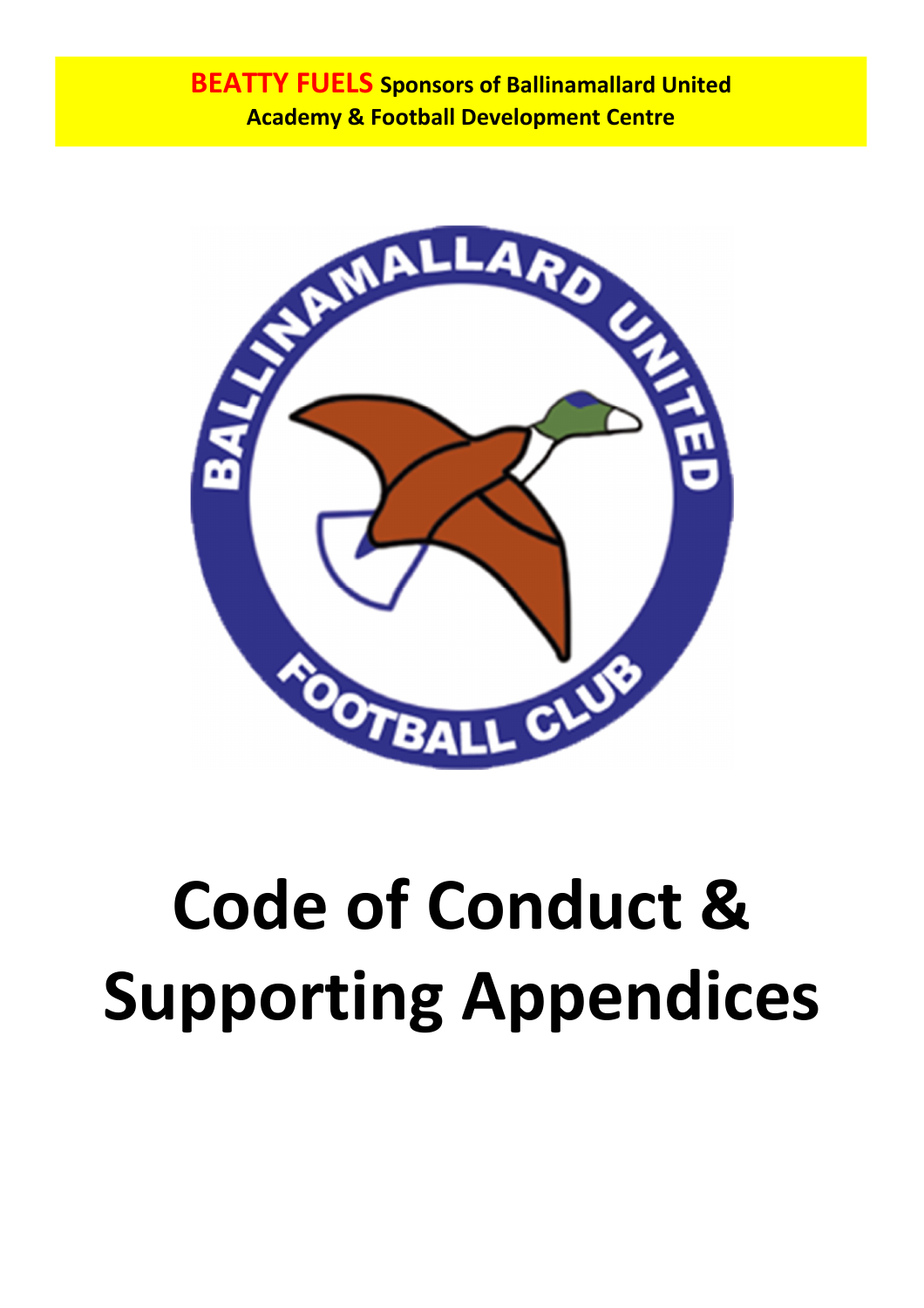# **BUFC Code of Conduct** *Players & Parents / Guardians*

#### *WE ALL HAVE A RESPONSIBILITY TO PROMOTE HIGH STANDARDS OF BEHAVIOUR IN THE GAME*

#### **As a Player:**

- I will play fairly I won't cheat, complain or waste time.
- I will respect my team mates, my coaches, the other team and match officials.
- I will be punctual for training sessions and matches.
- I will bring my own water / fluid to training sessions.
- I will advise my Coach of any injuries or medical conditions sustained before or during Club activities.
- I will not use foul, abusive, racial, discriminatory or sectarian language.
- I will talk to someone I trust or the Club's Child Welfare Officer *(1)* if I am unhappy about something at the Club.
- I agree to abide by the Club Clothing Policy.
- I agree to take part in activities such as ball boy/girl at First Team Games / Fundraising Events for the Club / help with younger groups.
- I will not take part in bullying behaviour or rough/dangerous play. I agree to abide by the Club's Anti-Bullying Policy. (Appendix 1)
- I will refrain from using a mobile phone in the changing room unless it is an emergency.
- I will not use social media to post comments or images that may cause harm or offence and may bring the Club into disrepute. I agree to abide by the Club's Social Media Policy. (Appendix 2)
- I will refrain from behaviour that will bring the Club into disrepute.
- I will not go off on my own at any time

#### **Players have the right to:**

- Enjoy the positive aspects of football.
- Participate in an environment that protects you from abuse and harm.
- Train and play in a safe place with equipment that is also safe.
- Have their say in manner that is not disrespectful towards coaching staff or the Club.
- Be treated as an individual.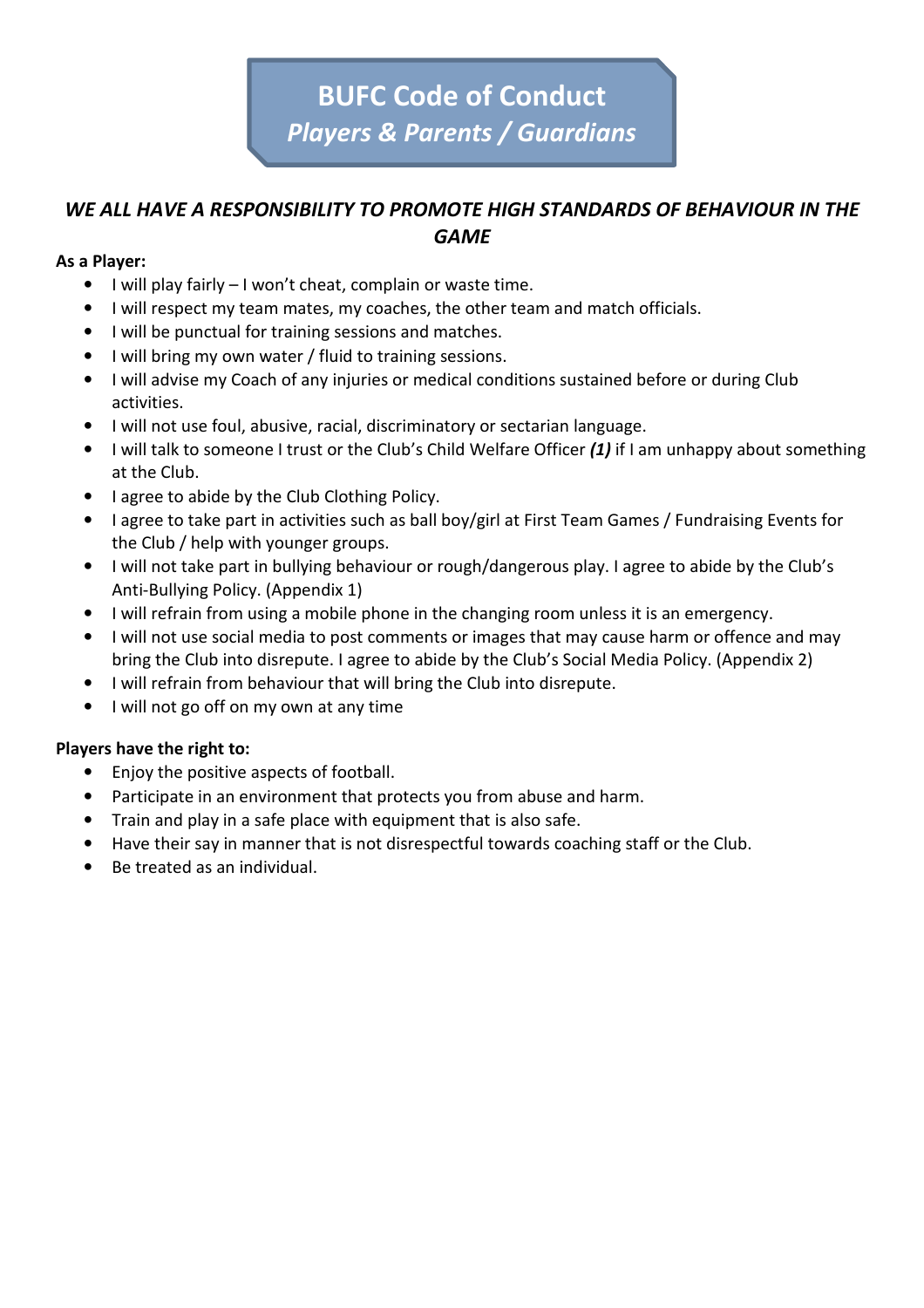# **BUFC Code of Conduct** *Players & Parents / Guardians*

#### **As a Parent/Guardian:**

- I will positively encourage my child and show an interest in their football
- I will support my child's involvement and help them to enjoy football.
- I will promote my child's participation in playing football for **fun**.
- I will complete and return the Registration, Consent & Medical Form ensuring I detail any health concerns my Child has. If at any time my child's health condition changes I will inform my child's coach prior to them participating.
- I will deliver and collect my child punctually to and from coaching sessions & matches, I will inform the coach if my child is to be collected early from a coaching session.
- I will ensure my child is properly and adequately dressed for the weather conditions and they are wearing the correct footwear & protective equipment. I am aware of the Club Clothing Policy.
- I will encourage my child and their team mates to play by the rules and teach them that they can only do their best. I will help my child to recognise good performance, not just results.
- I will encourage my child to show respect to their coach, team mates, opponents and match officials by demonstrating exemplary behaviour myself.
- I will let the coach do their job and not confuse the players by telling them what to do.
- I will praise effort and participation rather than focusing on performance and results.
- I will ensure my child's hygiene and nutritional needs are met.
- I will behave responsibly on the side line remaining outside the field of play and within the Designated Spectators' Area.
- I will respect the decision of the match officials and will never engage in, or tolerate, offensive, insulting, or abusive language or behaviour with coaches, player, match officials, opponents or spectators.
- I will encourage my child to take part in activities to help the Club.
- I will not use social media to post comments or images that may cause harm or offence and may bring the Club into disrepute. I agree to abide by the Club's Social Media Policy. (Appendix 2)
- I acknowledge the importance and role of the Club's Coaches & Volunteers who provide their time free to ensure children's participation.
- I will explain the Code of Conduct and supporting Appendices to my child.
- I will be realistic and never exert excessive pressure or expectations on my child. I will never attempt to fulfil my own ambitions/aspirations through my child.
- I acknowledge my child may be selected to play with Senior Squads and I understand that they will be sharing a changing room with over 18's. Should I have any concerns I will speak to the Club's Child Welfare Officer. *(1)*

#### **Parents/Guardians have the right to:**

- Know their child is safe.
- Know the information kept on the child is secure and only accessed by those necessary. (Data Protection Policy available upon request)
- Be informed of problems or concerns relating to their children.
- Be informed if their child is injured.
- Speak to the coach/co-ordinator and voice concerns about the standard of coaching.
- Speak to the Club's Child Welfare Officer *(1)* if there are any problems or concerns relation to their child.

#### *1. Child Welfare Officer – Hazel Haveron 07840 673 498*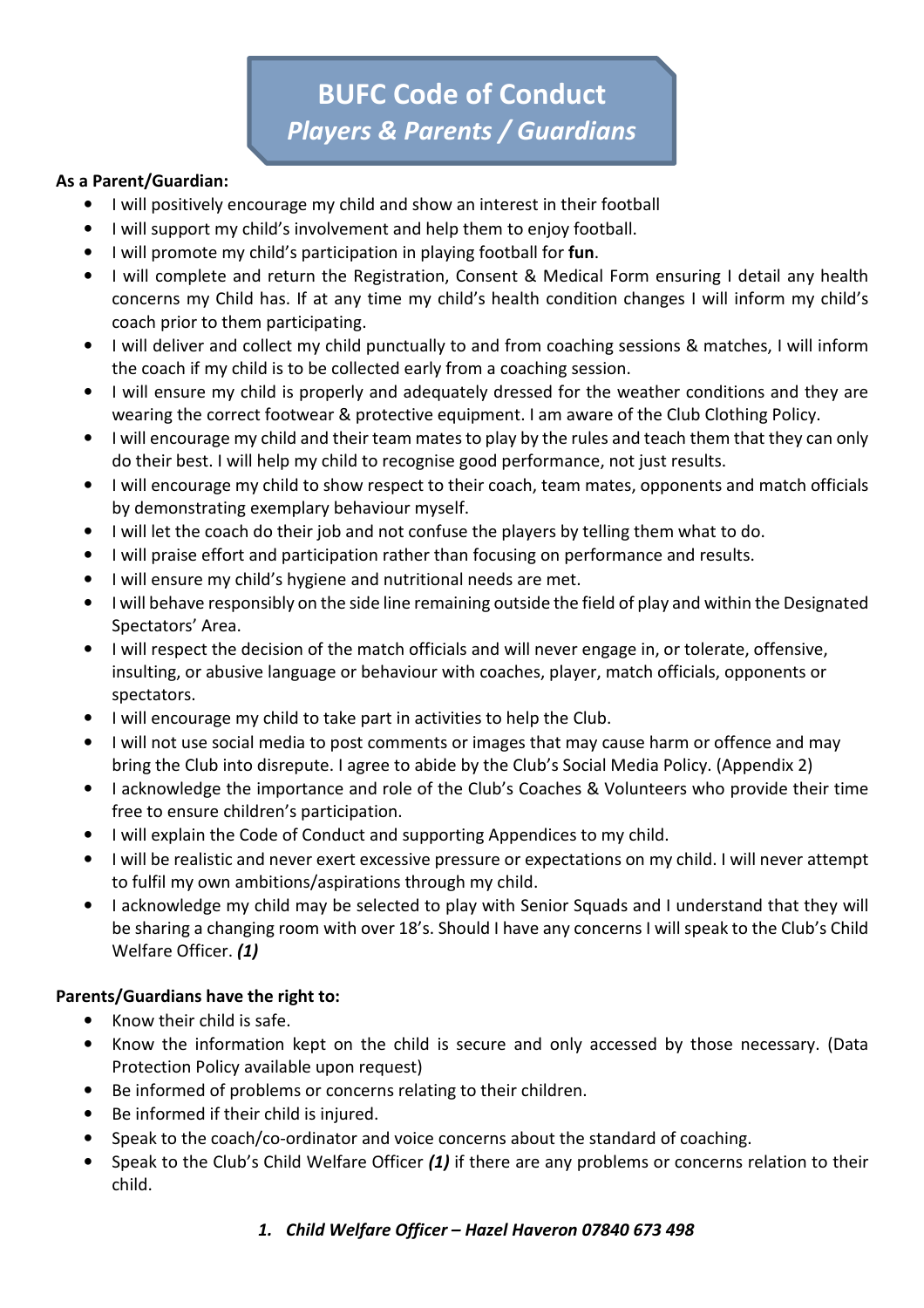**BUFC Anti-Bullying Policy** *Appendix 1* 

## *CREATING A SAFE & ENJOYABLE ENVIRONMENT IN FOOTBALL*

Bullying is defined as *"the repeated use of power, by one or more persons, intentionally to harm, hurt or adversely affect the rights or needs of another or others".* 

Bullying can happen to anyone and through various channels.

Ballinamallard United Football Club have a **zero tolerance** approach to any form of bullying.

Examples of bullying include:

- Being called names
- Being put down or humiliated
- Being teased
- Having money, mobile phone or other possessions taken
- Spreading rumours
- Being sent nasty messages (text/email) or having nasty messages or images posted on social media
- Being ignored and left out
- Being hit, kicked or physically hurt
- Being threatened or intimidated

#### **GIVE BULLYING THE BOOT –** advice for children/young people

- Tell a trusted adult e.g. coach, parent, teacher or Club Child Welfare Officer *(1)*
- Confide in a friend who can help and encourage
- Seek advice from helpline organisations:

www.bullying.co.uk www.childline.org.uk

#### **GIVE BULLYING THE BOOT –** advice for parents & coaches

A child or young person who is being bullied may display both physical and behavioural signs. You should be familiar with the signs and should respond in a reasonable way – and with the young person's best interests as paramount. If a young person:

- Discloses they are being bullied
- Is reluctant to attend training or matches
- Becomes withdrawn and anxious
- Leaves the session with damaged missing clothes/equipment
- Frequently 'loses' money or continuously asks for/steals money
- Displays physical signs such as cuts and bruises
- Gives improbable excuses

It is important to react immediately and report concerns to the Club Child Welfare Officer *(1)*  Further information can be found at www.niabf.org.uk

*Child Welfare Officer – Hazel Haveron 07840 673 498*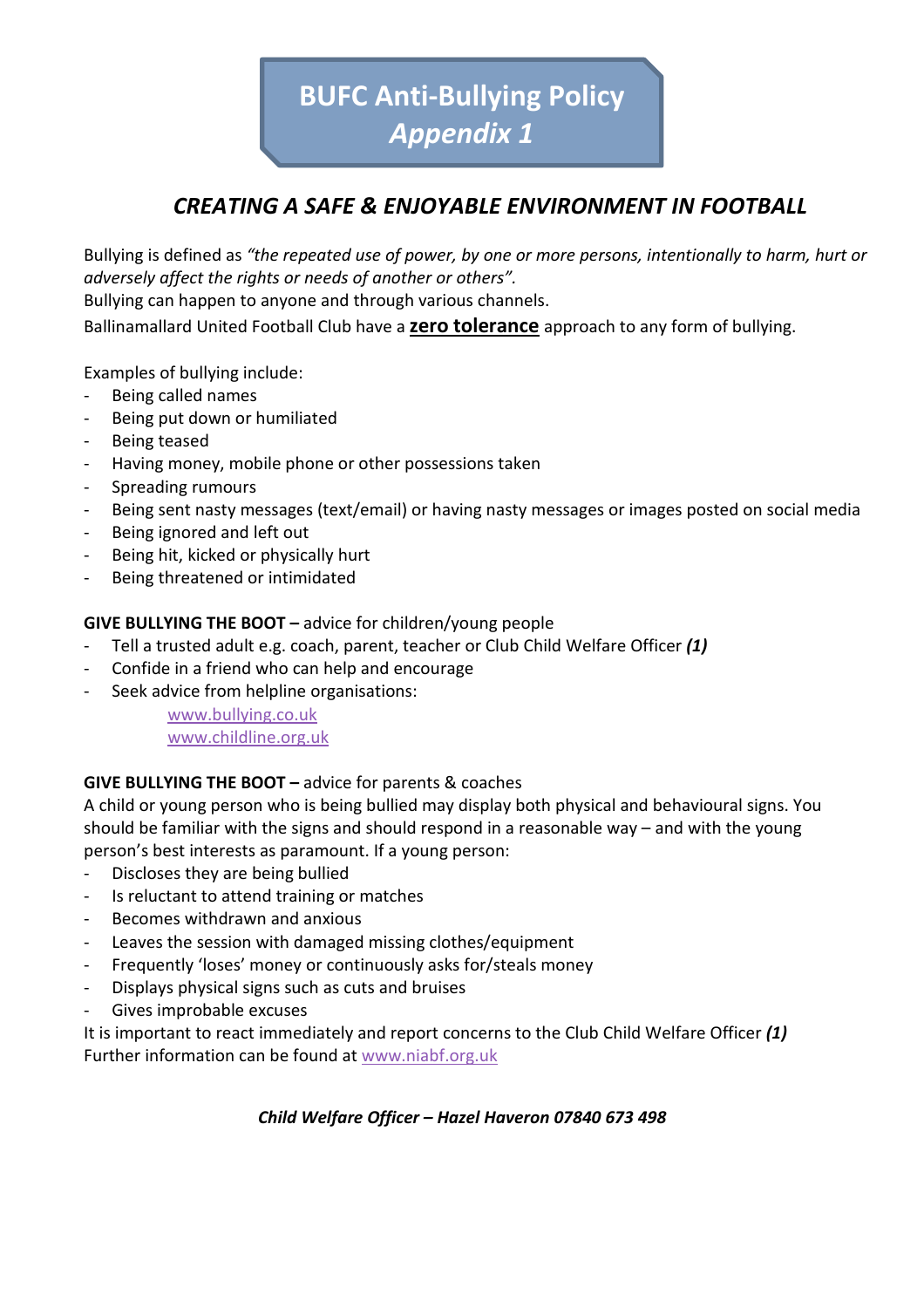**BUFC Social Media Policy**  *Appendix 2*

## *CREATING A SAFE & ENJOYABLE ENVIRONMENT IN FOOTBALL*

Ballinamallard United Football Club recognises the role that Social Media plays in everyday life. Social Media provides those associated with the club the opportunity engage and connect with other club members and other clubs whether it is through Facebook, Twitter, Instagram or Snapchat.

However, with emerging technologies there is also the potential for misuse which can lead to cyber bullying, grooming and potential abuse by online predators.

As a Player/Parent or Guardian/Coach/Volunteer of Ballinamallard you are representing the Club and it is important that your posts/images convey the positive spirit that the Club's Official Social Media displays.

We advise each party to:

- Be respectful of individuals.
- Be respectful of all races, religions and cultures.
- If/When disagreeing do it respectfully  $-$  if the situation has the potential to become aggressive, do not get defensive or disengage abruptly.
- Do not respond to posts or images in the heat of the moment
- Seek advice or disengage in a polite manner that reflects well on you and the Club.

The above list is not limited. For further information and advice visit the following websites.

https://www.net-aware.org.uk/ https://www.thinkuknow.co.uk/ https://thecpsu.org.uk/ https://ceop.police.uk/ https://www.getsafeonline.org/social-networking/ www.safenetwork.org.uk www.thinkuknow.co.uk

The IFA Safeguarding Children & Young People in Football App. - Free Download.



*Child Welfare Officer – Hazel Haveron 07840 673 498*